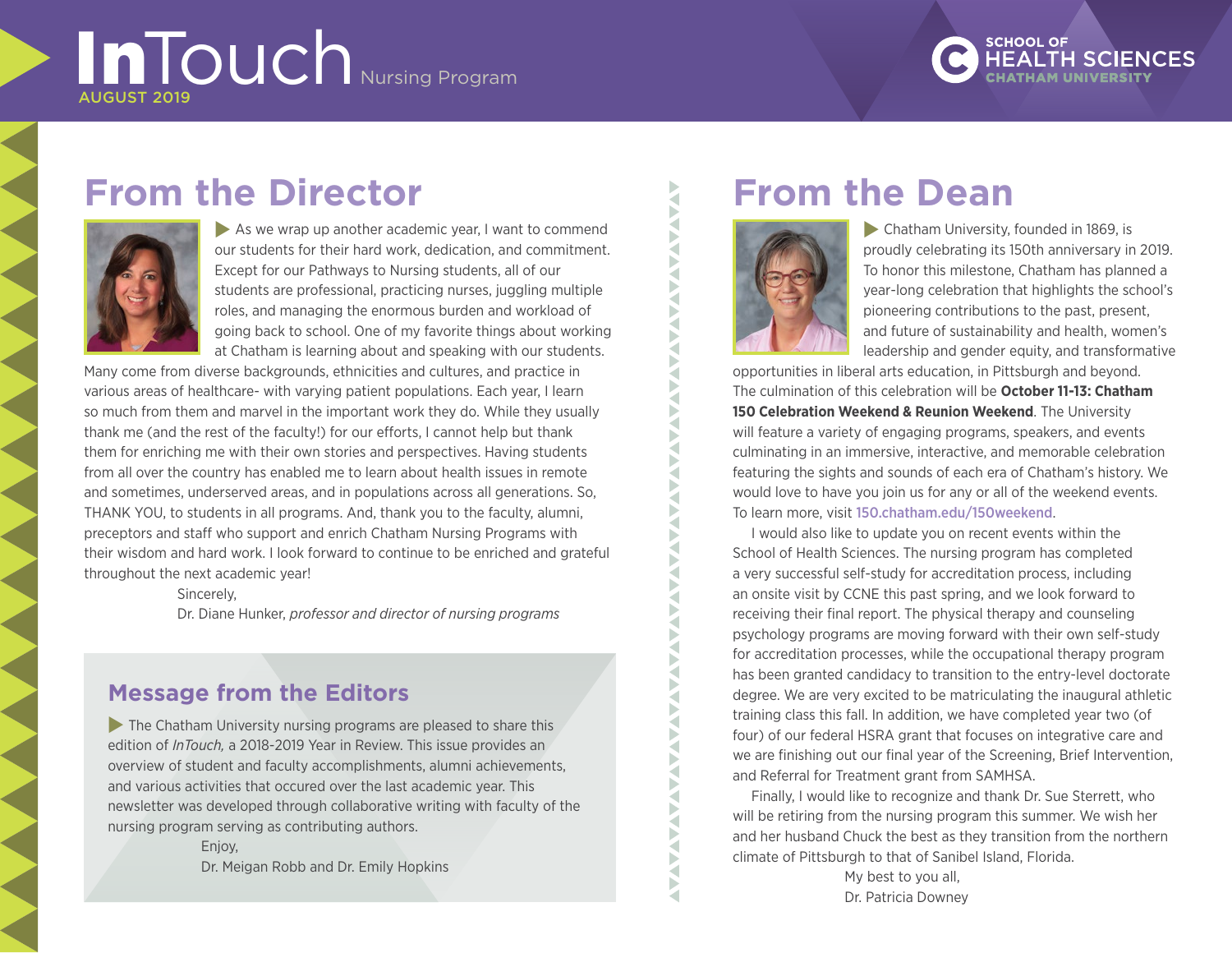## FACULTY SPOTLIGHT

### **Nicole Hoh, Ph.D., RN, assistant professor of nursing**



**Dr. Nicole Zangrilli Hoh** has been in the nursing profession for nearly 20 years. Prior to entering the nursing profession, Dr. Hoh completed a BS in Psychology and Religious Studies from

Allegheny College in Meadville Pennsylvania, and worked in social service with at risk youth and adults with intellectual disability.

Dr. Hoh entered nursing as a diploma nurse from St. Francis Medical Center School of Nursing in Pittsburgh. While working as a staff ICU nurse, she completed her RN to BSN at the University of Pittsburgh. Dr. Hoh earned her BSN to Ph.D. from

the University of Pittsburgh and studied genetic variations and outcomes after severe traumatic brain Injury.

As part of her pre-doctoral education, Dr. Hoh had the opportunity to study at the NIH in Bethesda at the Summer Genetics Institute. She was then selected as a NIH/NINR T32 Postdoctoral Fellow for training for Nurses in Genomics and studied genetic variations and susceptibility to sequelae after traumatic spinal cord injury.

Dr. Hoh has taught pre-licensure students over 15 years, and has served as faculty at Duquesne University and the University of Pittsburgh. She also worked directly with Chatham University's Pathways to Nursing students as a faculty member at UPMC Shadyside School of Nursing prior to joining the faculty at Chatham in March of 2019. Dr. Hoh has mentored and served on dissertation committees for numerous graduate students. She has also served as chair of the Research Committee for the International Society of Nurses in Genetics (ISONG), and has presented at the National Neurotrauma Society Symposiums.

Currently, Dr Hoh's program of scholarship is working with professional and family caregivers of people with neurocognitive disorders (intellectual disability and developmental disabilities) to address issues of care approach and caregivers stress via evidence-based practice.

## Retiring Faculty

### **Sue Sterrett, Ed.D., MSN, MBA, associate professor of nursing**



 $\blacktriangleright$  Dr. Sue Sterrett will be retiring from Chatham University on August 2, 2019. She has been a professor at Chatham since 2008. She soon will be transitioning to the warm climate of Sanibel Florida where she will continue to teach as an adjunct faculty member for the nursing programs. Dr. Sterrett recently completed a Photovoice research study with Chatham colleagues from the counseling

psychology program (Jen Morse), and the physician assistant studies program (Judy Truscott), during summer 2018. The focus of the study is the community's view of healthy and unhealthy aspects of their environment. Dr. Sterrett hopes to repeat the study next year as she maintains involvement in community development work in the South Florida farming industry.

#### **Betty Robison, MSN, RN, adjunct professor**

 $\blacktriangleright$  Betty Robison has provided her gerontological expertise to students in Chatham's RN-BSN program since 2007. At the end of the spring 2019 term, Betty announced that she was retiring and dedicating herself fulltime to Robison Acres (www.robisonacres.com), a nursery business created by her and her husband. Betty has been a tremendous asset to the RN-BSN program, providing both faculty and students with the knowledge needed to improve the care of geriatric patients across multiple settings.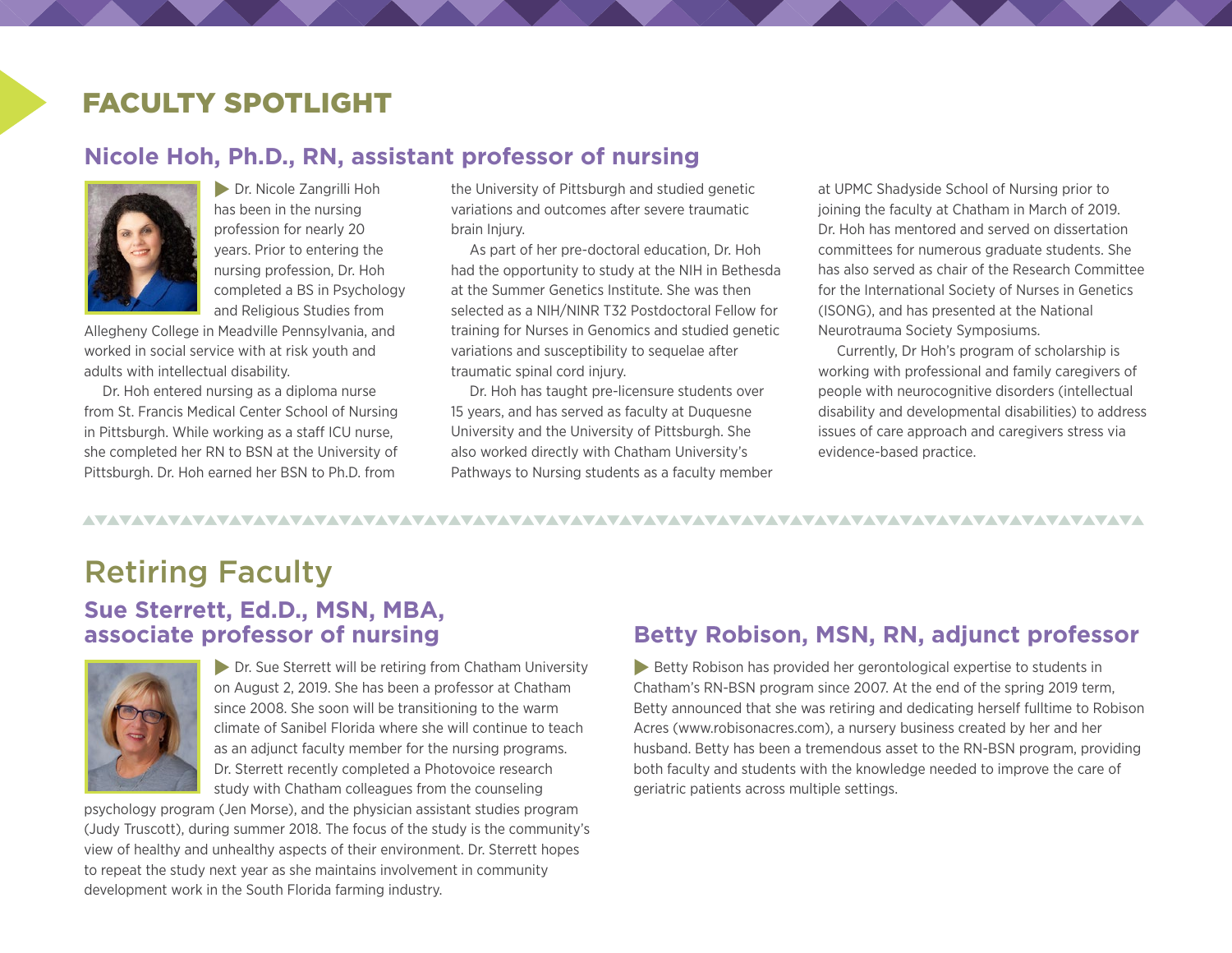## RECENT FACULTY AND STAFF SCHOLARSHIP

#### **Peer-Reviewed Publications**

Gazza, E.A., Shellenbarger, T., **Hunker, D.F.** (2018) MSN Students' Self-Assessed Use of the Knowledge, Skills, and Attitudes of Scholarly Writing. *Nursing Education Perspectives*, *39*(6), 350-354.

**Hunker, D. F., Robb, M., Spadaro, K. C., & Wasco, J. J.** (2018). Developing executive nurse leaders: Exemplar for using information technology to bolster professional role development of BSN-DNP students. *Journal of Doctoral Nursing Practice, 11*(2), 160-164.

**Robb, M.** (2019). Refining your feedback to students. *Journal of Christian Nursing, 34*(5), 265.

**Robb, M., & Hunker, D. F.** (2018). Identifying motivational factors for enrolling in a doctor of nursing practice program. *Journal of Nursing Education, 57*(11), 680-683.

**Robb, M.,** & Shellenbarger, T. (2018). Increasing electronic health (eHealth) literacy: A three-pronged approach. *American Nurse Today, 13*(7).

Shellenbarger, T., Gazza, E.A., **Hunker, D.F.** (2018) Advancing Scholarly Writing of Baccalaureate Nursing Students Using the knowledge, skills, and attitude self-assessment for writing development. *Nurse Education Today,* 69, 109-112.

**Walter, L., & Robb, M.** (2019). Promoting discharge readiness through staff education: A family-centered approach. *Journal for Nurses in Professional Development, 35*(3), 132-136.

**Wasco, J. J.** (2019). Leveraging Real-Time Knowledge: Teaching Online RN-BSN Students the Health Impacts of Climate Change. *Creative Nursing, 33*(3)

#### **Book Chapter**

**Spadaro, K.**, & Provident, I. (2019). Health benefits of meditation. Book chapter in *Nutrition, fitness and mindfulness: An evidence-based guide for clinicians*. Dr. Jaime Uribarri and Dr. Joseph A Vassalotti, Eds., Springer Science. In press.

#### **Podium and Poster Presentations**

**Doas, M.** (2018). Promoting Empowerment Interventions among Patients Undergoing Mental Health and Substance Use Therapy. Podium Presentation at the APNA (American Psychiatric Nurses Association) 32nd Annual Conference, Columbus, OH.

**Doas, M., & Robb, M.** (2019). Humor as a Pedagogical Strategy. Podium presentation at the Pittsburgh Regional Faculty Symposium, Pittsburgh, PA.

**Doas, M., & Spadaro, K.** (2019). Preparing MSN nurses for the future of healthcare: Integrating MSN specialty tracks in the practicum and capstone courses. Podium presentation at the AACN 2019 Master's Education conference, Tampa, FL.

Larson, J, **Fisher, MD,** Feller, L. & Schweinle, W. (2018). Professional Nursing Values Development: Are We Doing Enough? Poster presentation at the National League for Nursing Summit, Chicago, IL.

**Piotrowski, M., & Robb, M.** (2019). Resilience and Autonomous Learning: Potential Opportunities for Development in Current and Future Health Leaders. Podium presentation at the 2019 Clinical Research Forum, Pittsburgh, PA.

**Robb, M., Hunker, D. F.,** & Panton, L. (2019). Academic Writing Feedback: Using VoiceThread to Engage Online Students in the Feedback Loop. Podium presentation at OLC Innovate 2019, Denver, CO.

**Hunker, D. F., & Robb, M.** (2019). Maintaining Online Program Rigor: A Look at Full-Time Versus Adjunct Faculty Grading Practices. Podium presentation at OLC Innovate 2019, Denver, CO.

Provident, I., **Spadaro, K.**, & Schulte, P. (2019). Koru Mindfulness: Reflections of faculty from several universities. Round table presentation at the 2019 Contemplative Practices for Higher Education Conference at James Madison University, Harrisonburg, VA.

**Robb, M., & Doas, M.** (2019). Developing Future Nurse Leaders Through Brief Project-Based Learning Activities. Poster Presentation at the AACN Master's Education Conference, Tampa, FL.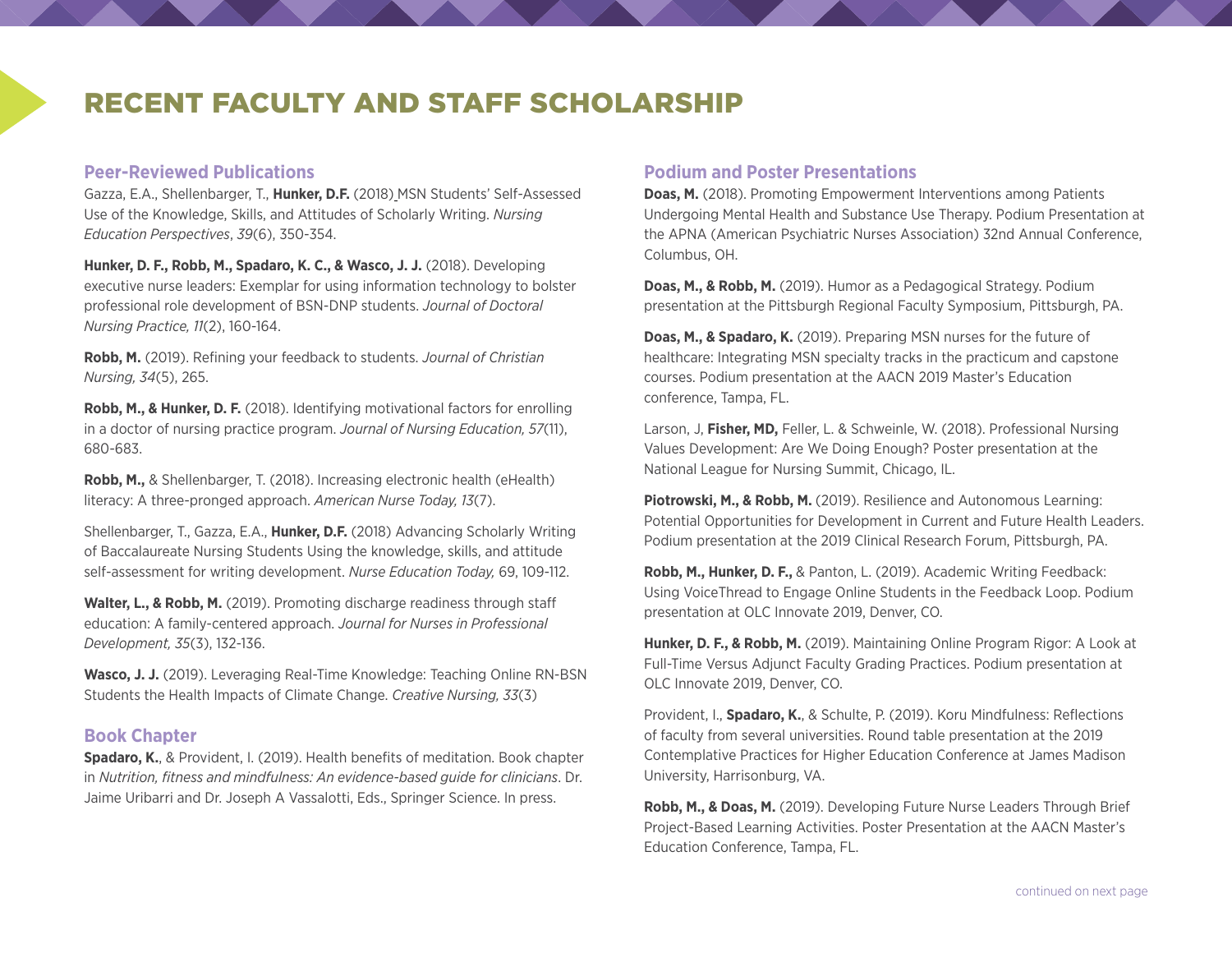Shellenbarger, T., & **Robb, M.** (2018). Leading Faculty Scholarly Development within Nursing Programs: Overcoming Barriers and Promoting Growth. Podium presentation at the National League for Nursing Summit, Chicago, IL.

**Slade, J.** (2019). Use of a modified RAFT technique to enhance online education. Podium Presentation at the 2019 Distance Teaching & Learning Conference, Madison, WI.

**Slade, J.** (2019). Sparking emotion through an interactive video lesson. Podium Presentation at the 2019 Pittsburgh Regional Faculty Symposium, Pittsburgh, PA.

**Slade, J. & Walter, L.** (2018). Using Technology to Create a Community in Online Education. Podium presentation at the National League of Nursing Summit, Chicago, IL.

**Spadaro, K.,** & Borello, B. (2019). Scholarly writing challenges: Learning to properly format academic writing. Podium presentation at OLC Innovate, Denver, CO.

**Spadaro, K., & Hunker, D.** (2019). Why promote mindfulness in nursing academics? Students share their mindfulness experiences. Podium presentation at the AACN 2019 Master's Education conference, Tampa, FL.

**Walter, L.** (2019). Promoting Family-Centered Care to Achieve Discharge Readiness—Educating Nurses. Podium presentation at the National Advanced Practice Neonatal Nurses Conference, Palm Springs, CA.

**Walter, L.** (2019). Flipgrid: Engaging Students Through Video. Interactive presentation at the Pittsburgh Regional Faculty Symposium, Pittsburgh, PA.

**Wasco, J. J.** (2019). Climate & Health: Curriculum Integration & Development. Podium presentation at the UC Carbon Neutrality Initiative's Climate Curriculum Innovation Workshop for faculty from the UCLA School of Medicine, School of Dentistry, and School of Nursing, Los Angeles, CA.

### SCHOLARSHIP *(cont)* **Nursing Program Faculty Member's Term of IRB Chair Comes to an End**



**Dr. Kathleen Spadaro's seven-year tenure on Chatham** University's Institutional Review Board started in 2012 as a member of the review panel. Her term on the board will come to end summer 2019. This University position provided excellent training and ongoing review of human subjects protection that enhanced her work with doctoral nursing students seeking IRB approval for their evidenced-based practice (EBP)

change projects. Three years ago, Dr. Spadaro volunteered for a leadership role on the board, the Chair position. Her chair responsibilities included approving IRB account requests, assigning expedited proposal reviews to members and co-chairs, reviewing all exempt proposals, leading bi-monthly IRB meetings with full board proposal reviews, and organizing annual IRB retreats. In addition to these regular duties, she undertook two new initiatives: changing NIH training to CITI training (required for new researchers and students designing EBP projects) and upgrading the IRB system. Both initiatives took time, energy, administrative support, patience, strong communication skills and endurance. Yet the results were rewarding with a positive impact to the larger university system. Dr. Spadaro encourages other nurses to seek leadership roles not only within their profession but also beyond to demonstrate their skills and abilities to their larger organization or agency.

## **Cameos of Caring Nurse Educator Award**



 $\blacktriangleright$  Chatham University nursing programs would like to congratulate Dr. Jennifer Wasco for being nominated for the *2019 Cameos of Caring® Nurse Educator Award*. Dr. Wasco recently participated in a congressional visit with the Medical Society Consortium on Climate & Health and the American Lung Association to ask the members of congress to talk publicly about the concerns impacting the population's

health. She was also recently invited to speak to the UCLA Schools of Nursing, Medicine, and Dentistry, as part of the University's Carbon Neutrality Initiative. Dr. Wasco shared creative pedagogical approaches for incorporating climate and health content into existing curricula. The future of nursing relies on the quality of instruction nursing students receive from today's expert nurse educators like Dr. Wasco. Dr. Wasco will be honored at the *Cameos of Caring Gala* at the David L. Lawrence Convention Center in Pittsburgh on November 2, 2019.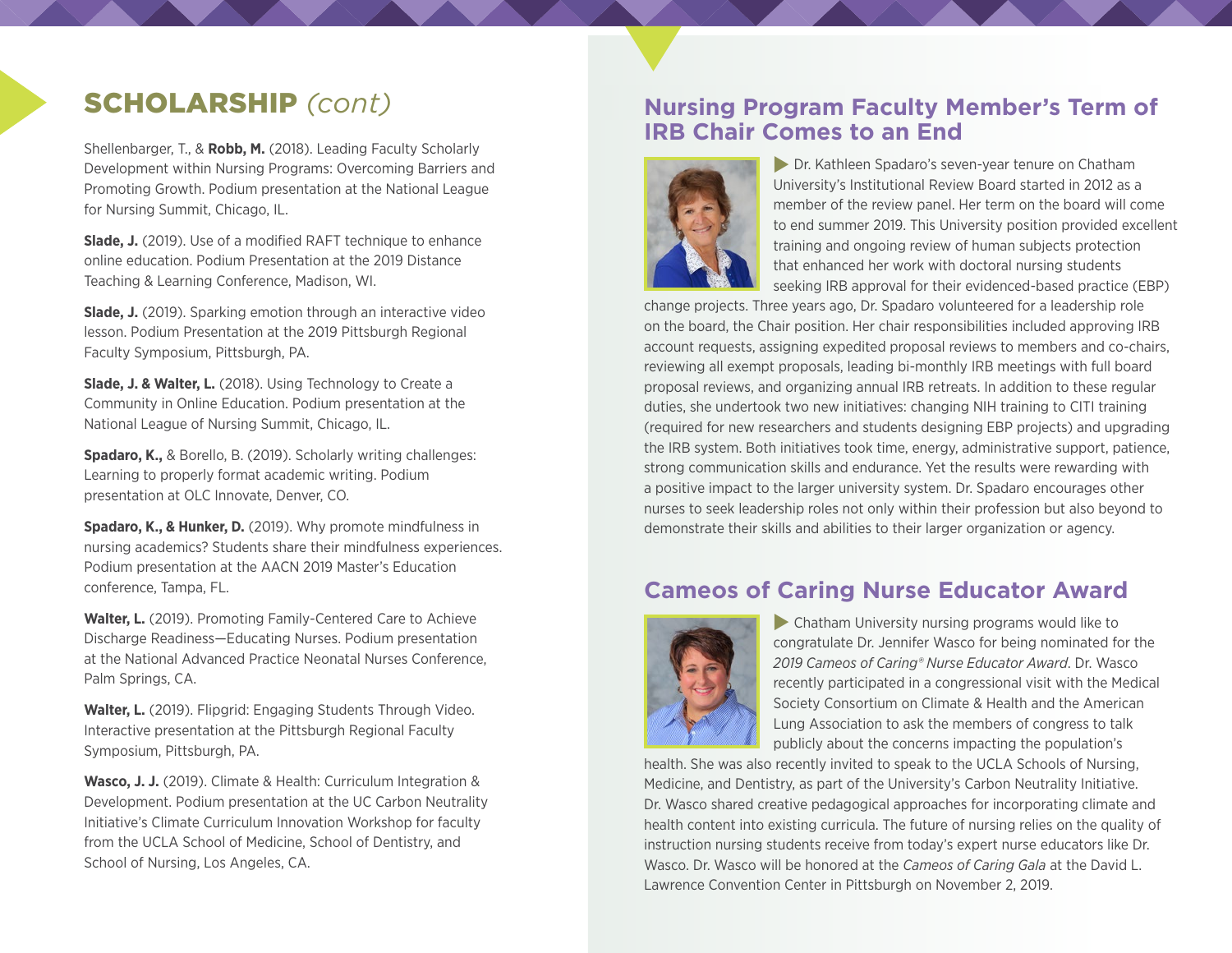## **Pathways to Nursing Yields Excellent Outcomes**

 $\blacktriangleright$  Pathways to Nursing (PTN) is an innovative collaborative partnership between Chatham University and UPMC Shadyside School of Nursing that is resulting in excellent outcomes. This educational option allows undergraduate students to complete a traditional first year of college at Chatham University and two years of diploma nursing education at UPMC Shadyside School

of Nursing (SSON). After successfully passing the NCLEX exam, students complete coursework and earn a BSN through Chatham University's online RN-BSN program.

PTN has grown from six students in 2013 to more than 70 in 2019. Much of this success is attributed to peer mentoring. PTN students have an online support site housed in Chatham University's learning management system (Moodle) that provides a virtual environment for peer support and study groups. Additionally, there is a PTN Mentorship Club that offers encouragement through live mentoring interactions between new and experienced nursing students.



This past spring, eight PTN students graduated from SSON and passed the NCLEX-RN exam on the first attempt. All of the graduates are starting full-time RN positions at local hospitals, and will begin the RN-BSN program this fall.

### **Teaching Excellence Remains Focus of Nursing Faculty**

 $\blacktriangleright$  Enhancing teaching excellence has been the focus of nursing faculty for the past two academic years. Nursing faculty have been actively involved in a University-funded book club focused on reflective practice and collaborative professional development. Under the facilitation of Dr. Meigan Robb (nursing faculty) and Lauren Panton (manager of instructional technology) faculty across all three of Chatham University's locations came together on a monthly basis to discuss new teaching strategies and approaches learned from reading the books *Small Teaching: Everyday Lessons from the Science of Learning* by James Lang and *The Spark of Learning: Energizing the College Classroom with the Science of Emotion* by Sarah Rose Cavanagh. Book selections reflected the keynote speakers of the *Pittsburgh Regional Faculty Symposium*. Numerous book club members were accepted as presenters at the annual symposium, where they shared their new approaches to promoting teaching excellence.



### **Dr. Richard J. Schilling and Barbara Whiteside Schilling Pathways to Nursing Scholarship**

**Barbara Whiteside Schilling '50 and** Dr. Richard Schilling have established the Dr. Richard Schilling and Barbara Whiteside Schilling Pathways to Nursing Scholarship at Chatham University. This fund will award \$10,000 per year to one eligible student during their final year of study when they enter the BSN component of Pathways to Nursing. For the 2019-2020 academic year, Makayla Fulton is the scholarship recipient.

The Schillings established this scholarship to honor and support Pathways to Nursing students who passed the NCLEX licensing exam and are licensed as a Registered Nurse (RN). They hope this assistance will enable the recipient to concentrate on his or her studies rather than finances during their final year as they complete their BSN degree.

The Schillings also fund the Barbara Whiteside Schilling '50 Scholarship Fund, the Dr. Richard J. Schilling and Barbara Whiteside Schilling Physician Assistant Fellowship, and the Dr. Richard Schilling and Barbara Whiteside Schilling Doctor of Physical Therapy Fellowship at Chatham University.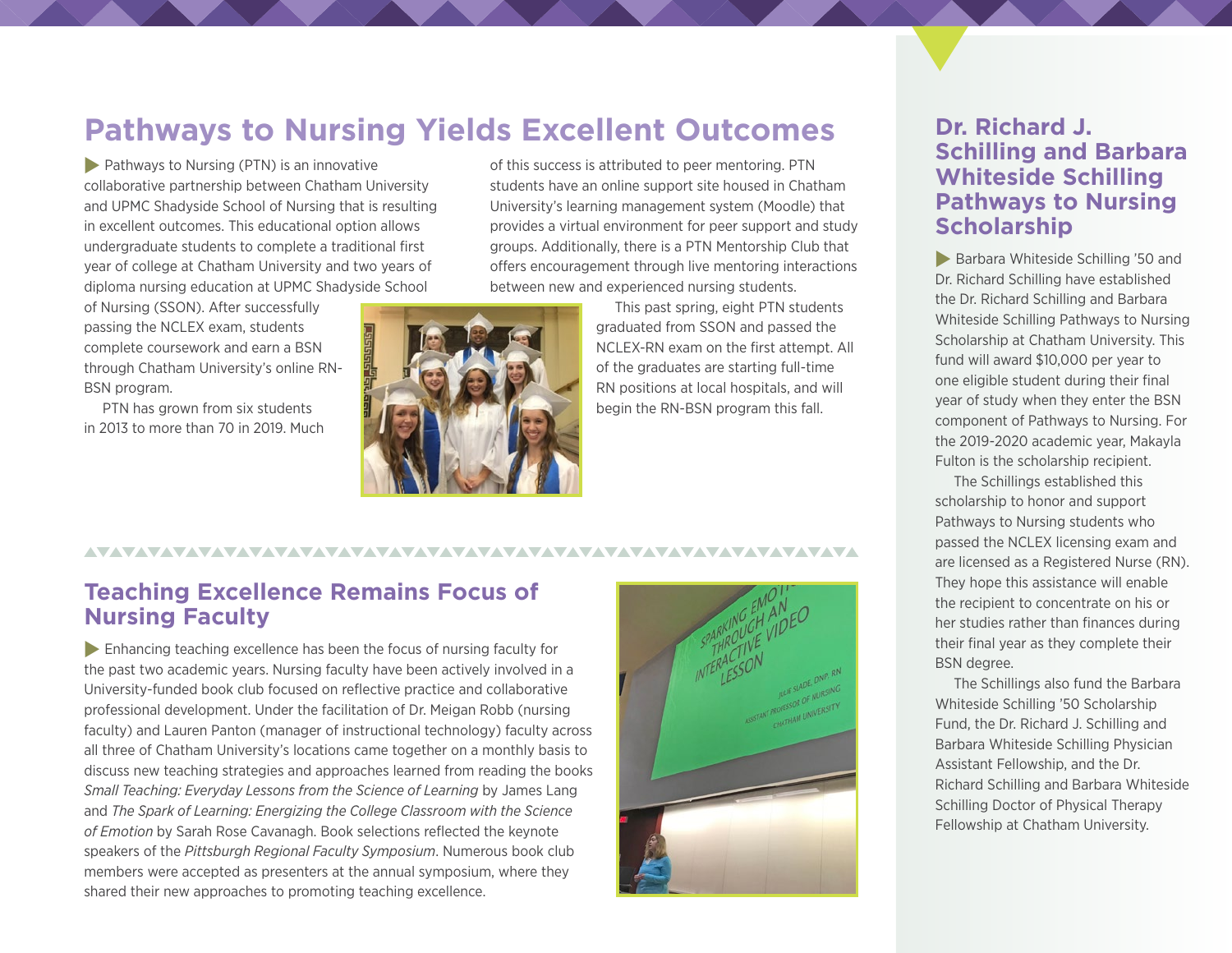## PRECEPTOR SPOTLIGHT

### **Sheryl H. Heinicka, DNP '14, FNP-BC, APRN**



If you ask Dr. Sheryl H. Heinicka about why she feels passionate about precepting, she will say "it is a mutually beneficial relationship, and I gain deep satisfaction from my involvement, receiving just as much from the experience as the student receives." During her journey to the DNP degree at Chatham University in 2014, she was paired and precepted by Chatham alumna Dr. Nancy Robinson, DNP '12. The relationship they developed continues today – they even had a social

opportunity to meet up at a recreational vehicle (RV) rally in Georgia this past March.

Since her graduation, she has committed to precepting three DNP Chatham University students with the mission of giving back to the profession of nursing. She feels with over 33 years of experience in nursing in a variety of roles; she is armed with the necessary skills to be an effective preceptor and mentor.

Dr. Heinicka has her BSN from the Medical College of Virginia, and an MSN from the University of Virginia. For the past 18 years, she has worked in college health as a family nurse practitioner at the University of Florida. She continues to encourage nurses to pursue the DNP from Chatham University.

### **Precepting: A Rewarding Experience**

Precepting is a formal arrangement between a novice and an experienced person for a defined period. Preceptors serve as role models working in a collaborative fashion with the student towards meeting established program goals.

Precepting is an immensely rewarding experience for both the student and preceptor. It is also an essential component to nursing education. The identification of preceptors grows increasingly difficult as competition for practice experience sites increase and doctorally prepared nurses are not yet vast in number. Take a moment to reflect on your practice experience preceptor and the valuable experience they provided. Please consider donating your time and knowledge to advance the field of nursing through precepting for Chatham University nursing programs.

As a preceptor, you are required to sign a student-preceptor agreement, provide a copy of your CV and your professional license number for verification and approval. If you are interested in precepting, please contact Jennifer J. Wasco, DNP, RN, practice experience coordinator, at jwasco@chatham.edu or 412-365-1378.

## **Nursing Faculty Member Leads IPE Committee Efforts at Chatham University**

Š Þ  $\tilde{\mathbf{S}}$ ζ **NAA** 

XVX

**AVANA VALUA** 

 $\tilde{\mathbf{S}}$ 

**TANY** 

 $\blacktriangleright$  This past year, Dr. MaryDee Fisher served in the role of chair of Chatham University's IPE Committee. The IPE committee offers a focused curriculum to students across health care professions that encourages learning communities that supports the development of clinical reasoning skills and effective collaboration.

During the fall term, Dr. Jonathan Weinkle joined the group for a discussion entitled *Vote Yourself Off the Island: Working Together to Heal*. The intent of the discussion was to build interprofessional communication and teamwork skills of the students in attendance. The students also participated in an interactive case study during the spring term that prompted dialogue about issues related roles/ responsibilities and values/ethics.

The IPE committee members took part in a research initiative this past year through piloting a tool to assess students' confidence levels of practice across the four IPEC competency domains. The committee's vision is founded in data-driven decision making to improve IPE efforts, so that students can develop requisite knowledge and skills necessary for clinical practice settings.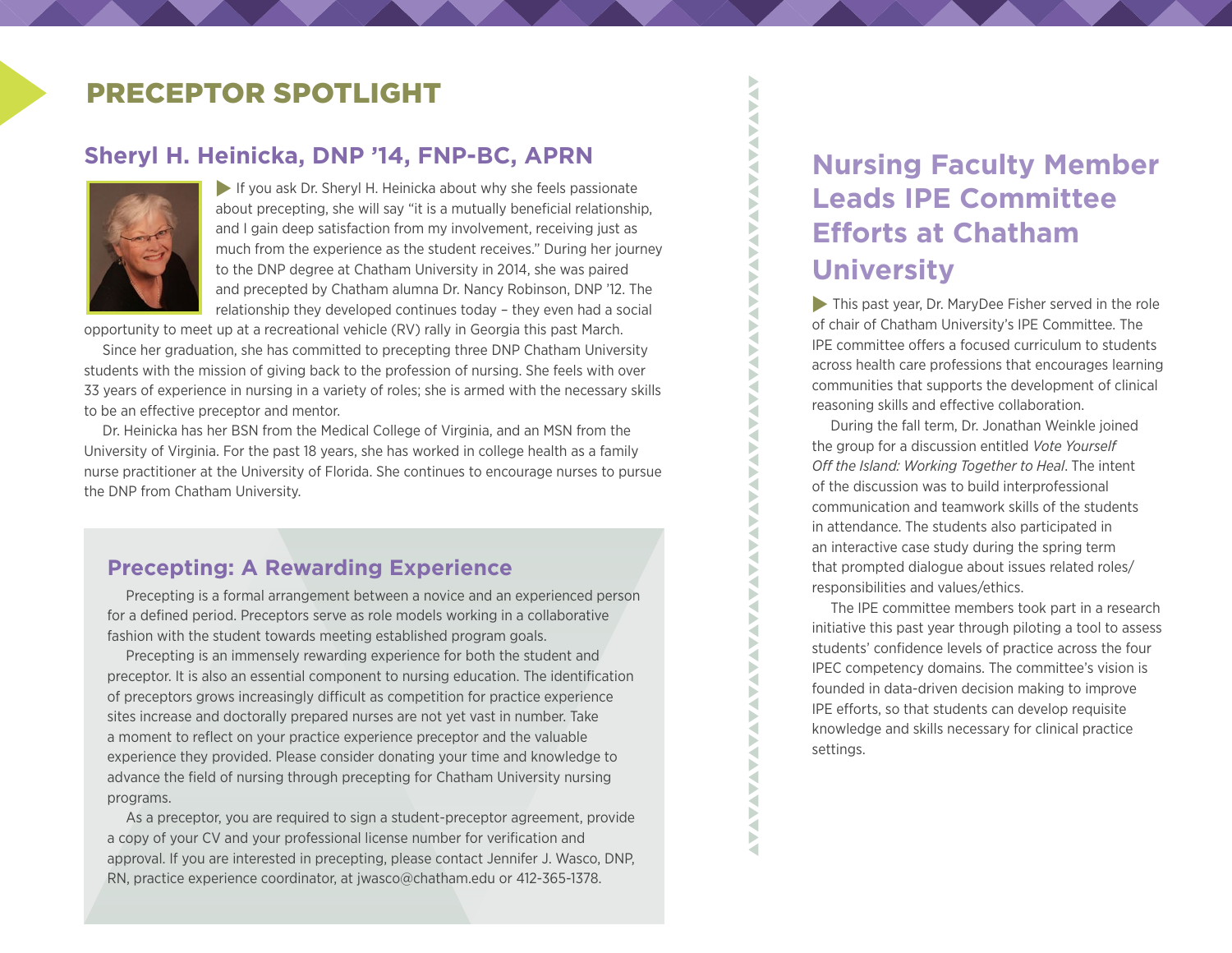## STUDENT SPOTLIGHT

## **RN-BSN Student Seeks Assurance Certification for Family Business**



**Lindsay Kimmel, BSN '19 is** unlike typical nursing students. In addition to working as a nurse while attending school, she is successfully running a family cattle business. Although very different, ironically, both of Lindsay's endeavors embody Chatham University's mission to build a life of purpose and value, be an engaged citizen, recognize and respect diversity of culture, identity, and opinion, as well as live sustainably.

Approximately one-hour northeast of Pittsburgh, Lindsay is busy raising beef cattle with her husband Brian. Their sustainable heard consists of 15 brood cows, each with a calf, and one bull. Currently, they are in the process of being certified beef quality assurance growers (BQA). The aim of BQA is to implement better

practices and ensure quality of the beef being received by their consumers. Factors involved with BQA include herd health, record keeping, and medication administration. It is also essential to have cattle feed custom mixed to assure an exact amount of each nutrient (carbohydrates,



proteins and other essential elements) is provided to the herd. This is critical for providing complete nutrition to a herd given the county's Selenium deficiency. Without proper Selenium supplementation growth and milk production are affected.

Together Lindsay and Brian recently ventured in creating a rotational grazing program with the assistance of the Natural Conservation Resources Service (NCRS). The purpose of this program is to prevent over grazing and thus decrease manure run-off which ends up in local river basins. Along with guidelines presented by the NCRS, Lindsay and Brian were able to fence in nearly 60 acres, dividing off 12, five-acre sections. This will allow the herd to be moved to a new five-acre section every two days.

Professionally, Lindsay is a recent graduate of Chatham's RN-to-BSN program. She is very passionate about assisting the community clinically through her work in mental health and

> currently practices nursing at an inpatient behavioral health unit. Given the prevalence and growing concerns of mental illness within society, Lindsay aspires to one day become a psychiatric nurse practitioner.

WANA WA MARA WA MARA WA MARA WA MARA WA MARA WA MARA WA MARA WA MARA WA MARA WA MARA WA MARA WA MARA WA MARA WA MARA WA MARA WA MARA WA MARA WA MARA WA MARA WA MARA WA MARA WA MARA WA MARA WA MARA WA MARA WA MARA WA MARA WA



### **Nursing Faculty Participate in High School Career Exploration Day**

 $\blacktriangleright$  During the spring term, the School of Health Sciences welcomed area high school juniors and seniors to Chatham Eastside for an opportunity to explore different healthcare related professions (nursing, physical therapy, occupational therapy, and physician assistant). Two nursing faculty with expertise in neonatology (Lora Walter, DNP, RNC-NIC) and hospice/end-of-life (Julie Slade, DNP, RN) were part of the team that engaged in dialogue with attendees. Drs. Walter and Slade discussed the many areas of expertise of a professional nurse and shared experiential examples to interact with students interested in pursuing nursing education. Attendees left the event equipped with a better understanding of both the responsibilities and opportunities associated with their future professional roles.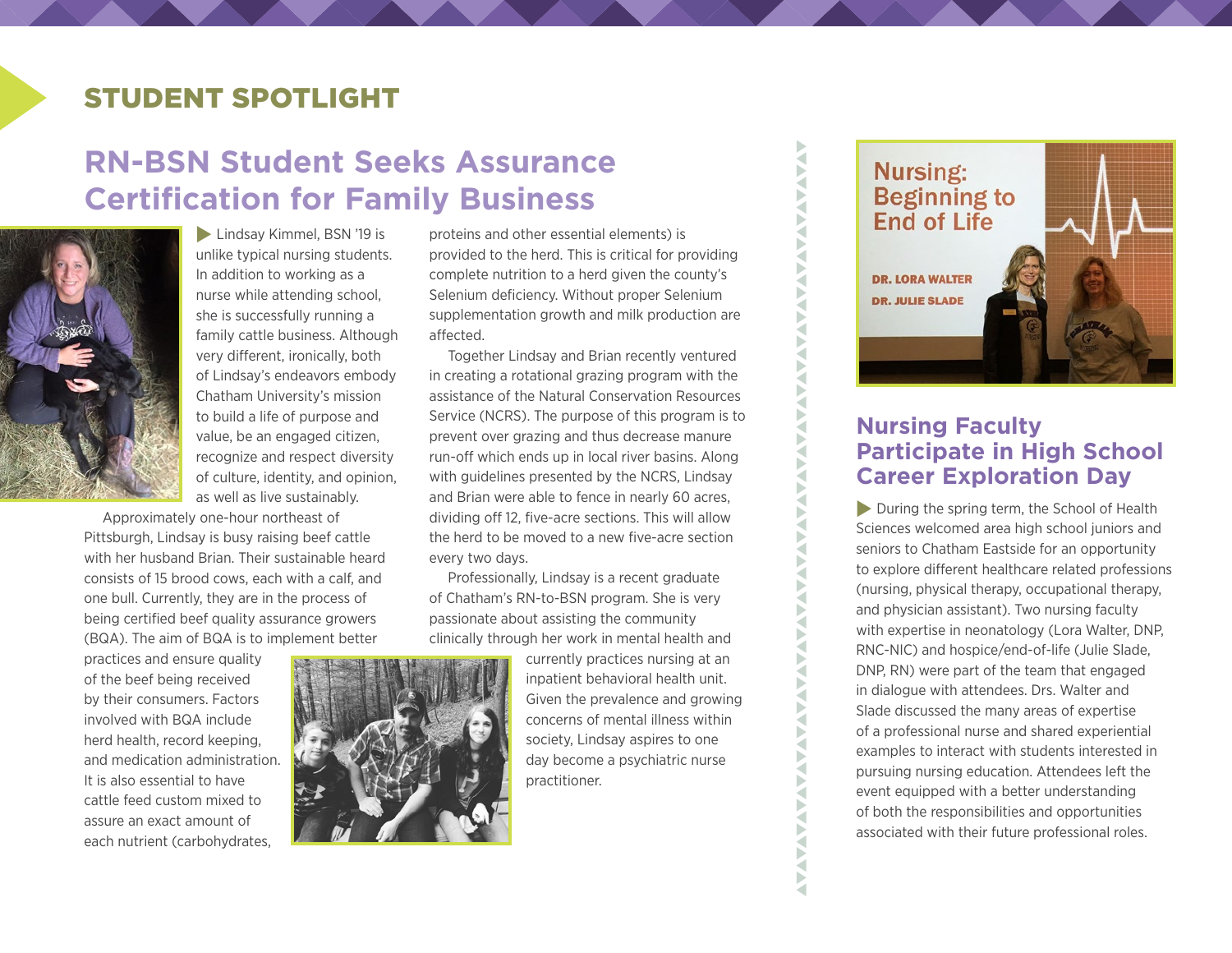## NURSING PROGRAM GRADUATES

Griffen, Shari

▶ We are pleased to extend our congratulations to the following Chatham University nursing programs students that received a degree conferral in this past academic year.

#### **AUGUST 2018**

#### **BSN**

Cherok, Alexandra M Devey, Monica Ficklin, Kiya M Genovese, Adrienne Hall-Holland, Candace L Hedglin, Angelica B Morrison, Hannah R Smith, Melissa M

#### **MSN**

Bingman, Christine A Chen, Xu Chen, Yu Darnell, Lindsey L Kilpatrick, Jennifer L Li, Yan Li, Yun Lin, Yan Lu, Wenting Mefford, Alytsa A Turzak, Pamela L Yang, Jie Zeng, Na Zhuang, Yiqing

#### **DNP**

Alexis, Andrea M Alvarado, Cesar R Batts, Elizabeth R Chari, Manjusha R Dulski, Maura K Dunifon, Crystal L Ellison-Ruddock, Vashtina G Gilles, Tara L Graham, Paula L

Iyengar, Anita C Jamoona, Vidya Johnson-Martell, Carmen I Jones, Nichelle R Jordan, Christopher A Keels Andrews, Barbara J Kimani, Joseph N Kimble, Kimberly S Langlotz, Ronald A McGregor, Sarah M Miller, Lee Ann Moore, Erica L Oliver, Eziaku J Paphanchith, Natallie N Pratt, Lisa M Price, Diana L Recker-Herman, Christine M Reilly, Kristina B Robinson, Frederika H Rouse, Belinda G Sanchez, Morgan M Sewell, Victoria Smith, Keisha K Starling, Tomekia R Thatcher, Katherine M Udodi, Nkiruka G Versluis, Donald Williamson, Lisa M Witherspoon, Keisha L

#### **DECEMBER 2018**

#### **BSN**

Allen, Stacie Berry, Cordella Caligiuri, Emily

Charlton, Travis A Cottage, Jacob Faltin, Jodi Harmon, Ann Hein, Robin Patterson, Paula J Reed, Sacoyia D Torchia, Christina L Walker, Jeanne-Marie

#### **MSN**

Gallagher, Kayla R

#### **DNP**

Abney, Tracy M Aguirre, Kelly M Bauer, Alison K Cheeseman, Karen Edmonds, Tomiko N Egbuji, Ujay O Fomengia, Julius A Goldenberg, Elina Green, Shawn K Johnson, Jerwanda Kimani, Naomi N Mathew, Asha M Mathis, Gwendolyn O'Brien, Javonna T Osborne, Andrew J Radaci, Shannon L Robertson-Jones, Tinnikka A Tucker, Lucy Turks, Kelvin D Williams, Marcia Y Zarchi, Tova

#### **MAY 2019**

#### **BSN**

Bacon, Erin Eichelberger, Melissa A Fleiner, Maggie Frock, Nadia Gudim, Hannah M Halek, Mark D Spinneweber, Susan L Trumbull, Brody A Winans, Joshua L

#### **MSN**

Sheaffer, Emily A

#### **DNP**

Baird, Susan K Bassi, Simranjit S Burner, Lindsay Caccamo, Linda A Calder, Sean W Champagne, Tamika J Duncan, Lashandra N Egberongbe, Eniayo Fields-Sykes, Karen A Garnica, Christian Kuchenrither, Christine R Kwofie, Vida Lapine, Michele A Laughman, Kimberly Moseri, Fidelis A Naranjo, Ronaldo R Nguyen, Jennifer Oh-Ciernick, Chin H Papp, Michael A Plato-Johnson, Lindsey S Savage-Artis, Sheree Smith, Carolyn E Sutton, Keith

### **DNP On-Campus Residency Recap**

 $\blacktriangleright$  The Chatham University's School of Health Sciences Doctor of Nursing Practice program prepares nurses to practice as experts in the promotion and use of evidence-based practice in health care delivery systems. Twice per year, spring and the fall, DNP students from around the country gather on Chatham University's Shadyside Campus for a two-day retreat to share their evidence-based practice change projects in the form of a professional poster presentation. During this time, the faculty and staff, peers, colleagues, and the healthcare community learn more about each student's evidence-based practice change project through interactive dialogue. This year over 60 DNP students attended the required event.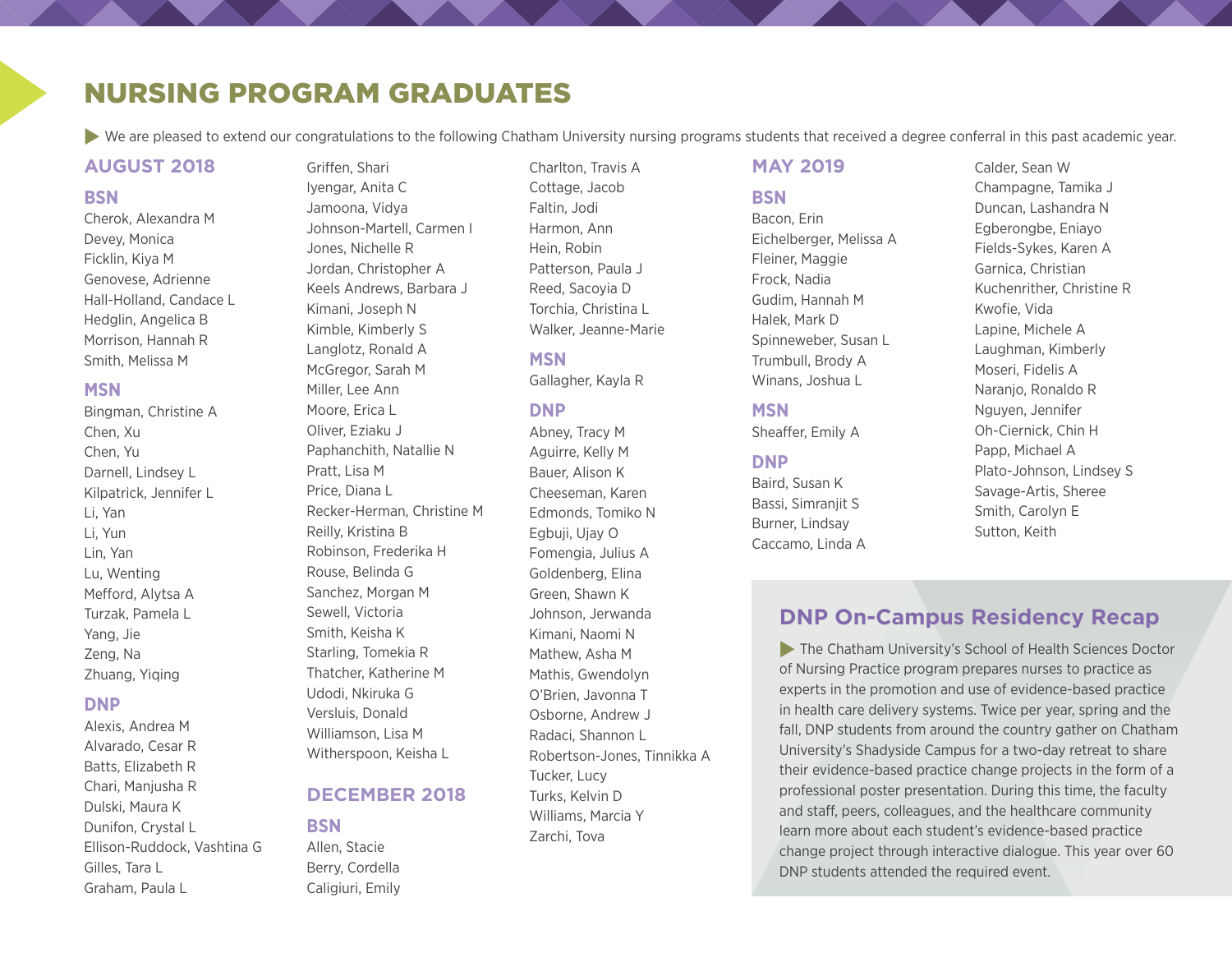## ALUMNI SPOTLIGHT

## DNP Alumna Receives Endowed Professorship



Kim Olszewski, DNP '12, CRNP, COHN-S/ CM, FAAOHN was appointed the Breiner Family Endowed Professorship of Nursing at Bloomsburg University in January 2019. Dr. Olszewski is a tenured associate professor, graduate program coordinator, and director of nurse practitioner and DNP programs. She earned her BSN from Lycoming College and

her MSN-ANP from Bloomsburg University, both located in central Pennsylvania, and is a Fellow in the American Association of Occupational Health Nurses (AAOHN).

While working on her DNP at Chatham, her evidencebased project focused on screening obstructive sleep apnea (OSA) risk in commercial motor vehicle drivers. The results suggested that the OSA screening tool should be implemented as a clinical standard in occupational health clinics. Dr. Olszewski stated that achieving her DNP was both a personal and professional goal. Her DNP not only achieved a terminal degree in nursing, but also satisfied her need to apply evidence-based practice in her occupational practice. Further, the DNP supported her ability to become an educator. She stated that "this is the perfect blend of how practice meets education."

In addition, Dr. Olszewski is co-owner and Vice-President of Mid State Occupational Health Services where she works as a nurse practitioner. This organization provides health screening for employers along the eastern US. She has presented extensively at regional and national meetings and has published several peer-reviewed articles. Her teaching and advising have been wellreceived at Bloomsburg and she earned the Distinguished Faculty Research Award in 2017. She is currently President-Elect for AAOHN.

## **DNP Program Celebrates First Mother/ Daughter Alumni**

Patricia Ault, DNP '12, FNP-C is a dedicated health care provider with over 40 years of clinical nursing experience. As an advance practice nurse greater than 20 years has been focused on hematology/ oncology and bone marrow transplants. During this time, Dr. Ault has also contributed to

**ANALAMANANANANAN** 

**ANALAMANANANANANAN** 

**AVANANTINA** 

**AVA** 

**AVAVANTA** 

AVAV

the profession through mentoring, precepting, and teaching both medical and nursing students. In addition to standard clinical care, she has functioned in an expanded role providing comprehensive evaluation and research on health care to individuals with acute and chronic leukemia. While pursuing her DNP at Chatham, Dr. Ault's graduate work consisted of developing and implementing quality improvement programs that addressed patient's adherence to oral anticancer medications. She has completed numerous other clinical quality improvement projects, as well as co-authored the development of a valid instrument to measure the symptom burden of patients with hematology malignancies since obtaining her DNP degree. In 2013, Dr. Ault began her journey teaching in the online classroom for Chamberlain University's Family Nurse Practitioner Program noting it is a very rewarding experience, much like her time spent as adjunct faculty in a traditional classroom setting.

Cynthia Ault, DNP '19, NNP-BC is an experienced Board-Certified Neonatal Nurse Practitioner currently working in a large academic teaching hospital in Houston, Texas.



She is devoted to serving the neonatal population and her community by providing 24-hour neonatal coverage to affiliated hospitals within the system. Dr. Ault has dedicated her career to providing care for the vulnerable neonatal population and has over 20

years of experience in this specialty. This was exemplified by her doctoral work at Chatham which focused on preparing families to care for high-risk, medically complex infants. Without this preparation, discharge from the NICU and a successful transition to living at home are not possible.

Cynthia notes that her mother was an extremely positive role model and a primary reason for her pursuing a career in nursing. Although Cynthia practices in a different specialty than Patricia, in 2002, they had the honor of coordinating a medical mission to Haiti together. The purpose of the mission was to provide medical care and teaching to residents of a small village at a clinic that remains operational today. Not only did Cynthia follow in her mother's footsteps by pursuing a career in nursing—but she ultimately decided that pursuing a DNP at Chatham, her mother's alma mater was in her best interest as well. After witnessing Patricia achieve dreams of earning her pinnacle degree, Cynthia knew she wanted to follow in her footsteps. Congratulations to both Drs. Patricia and Cynthia Ault.